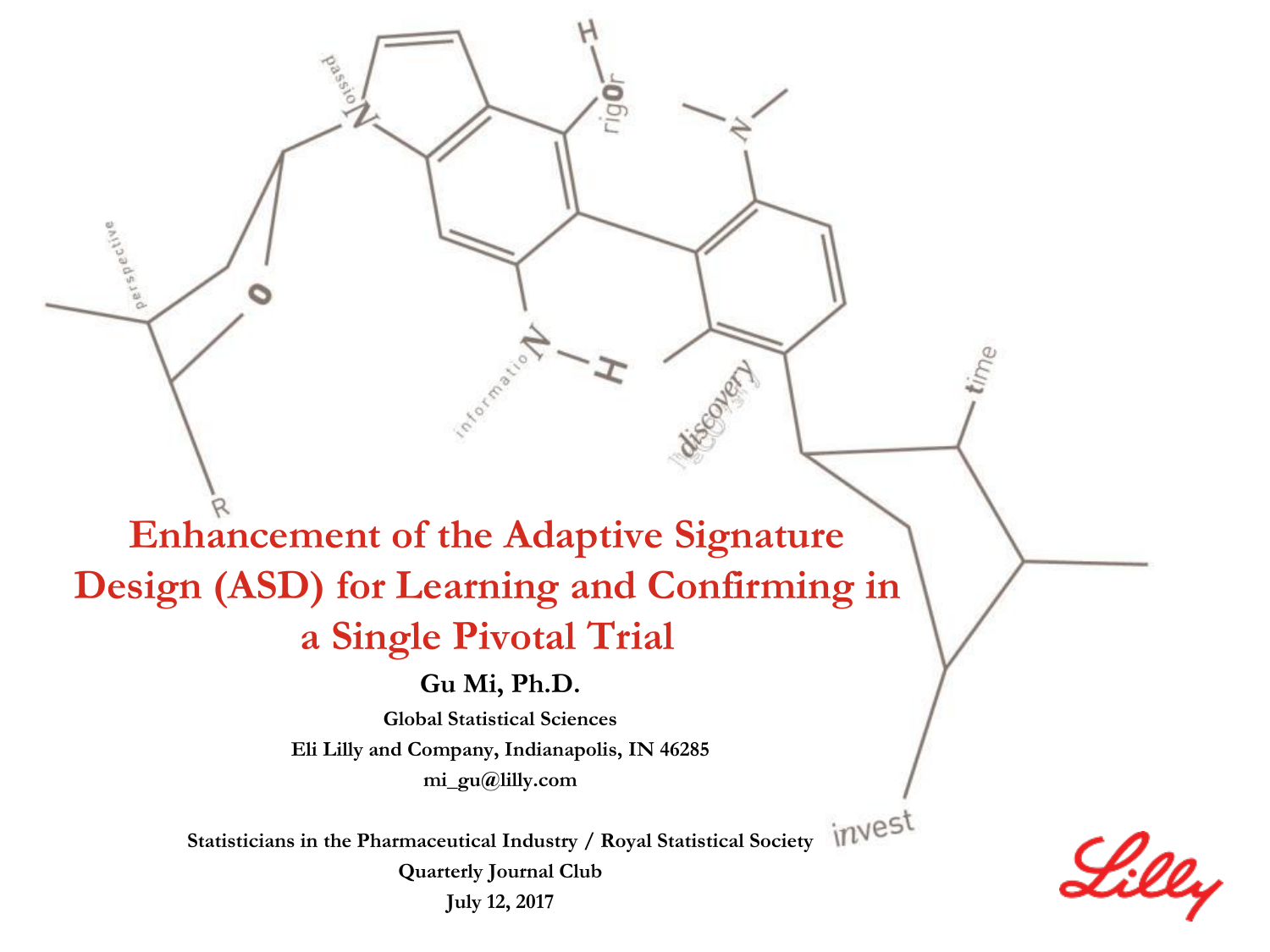## **Outline**

- ♦ Background
- ♦ Introduction of Adaptive Signature Design (ASD)
- ◆ Objectives
- ♦ Simulation Results
- ♦ Discussions
- ♦ Future Works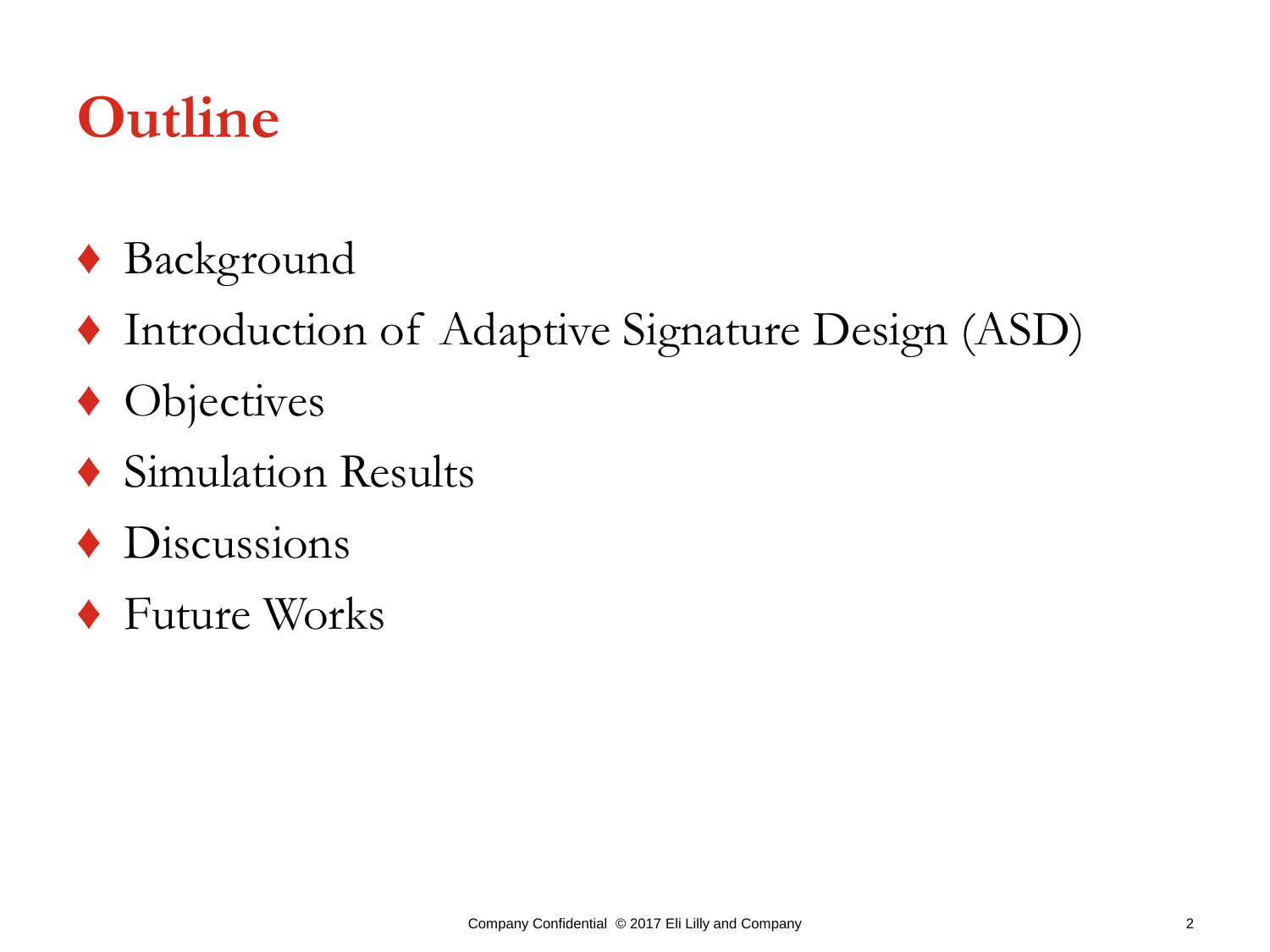DOI: 10.1002/pst.1811

#### **MAIN PAPER**

#### Enhancement of the adaptive signature design for learning and confirming in a single pivotal trial

#### $Gu$  Mi $\bullet$

Eli Lilly and Company, Indianapolis, IN, **USA** 

#### Correspondence

Gu Mi, Department of Global Statistical Science, Eli Lilly and Company, Lilly Corporate Center, Indianapolis, IN 46285, USA. Email: mi gu@lilly.com

Because of the complexity of cancer biology, often the target pathway is not well understood at the time that phase III trials are initiated. A 2-stage trial design was previously proposed for identifying a subgroup of interest in a learn stage, on the basis of 1 or more baseline biomarkers, and then subsequently confirming it in a confirmation stage. In this article, we discuss some practical aspects of this type of design and describe an enhancement to this approach that can be built into the study randomization to increase the robustness of the evaluation. Furthermore, we show via simulation studies how the proportion of patients allocated to the learn stage versus the confirm stage impacts the power and provide recommendations.

#### **KEYWORDS**

adaptive design, biomarker, clinical trial, power evaluation

#### <http://onlinelibrary.wiley.com/doi/10.1002/pst.1811/full>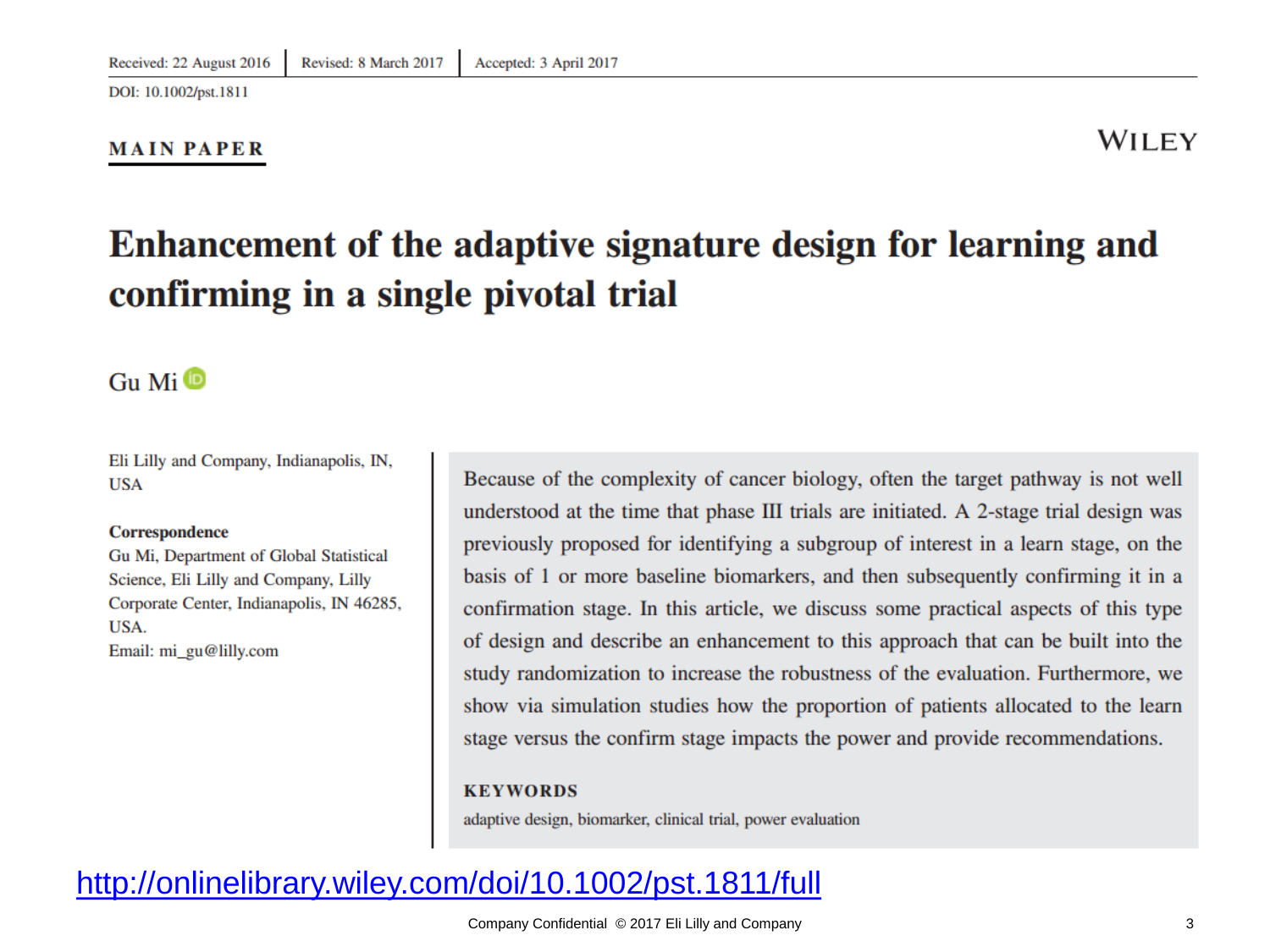# **Background**

#### **Identify biomarkers for targeted population** in oncology trials

- Target pathway is not well understood
- Limited clinical data available from phase 2 studies
- A predictive biomarker to identify sensitive subjects (M+) often unavailable at planning stage of a phase 3 study
- Exploratory "*post hoc*" analyses not supporting registration: a new study to confirm

#### ♦ **Adaptive Signature Design (ASD)**

- Prospectively identify M+ group and test overall trt effect in a single trial
- Learn stage: develop a "classifier" on *pre-specified* partition of overall pop.
- Confirm stage: confirm classifier does indeed identify M+; test for overall trt effect
- ♦ **Practical relevance** of this type of design
	- KEYNOTE-001: evaluated efficacy and safety for PD-1 inhibition w/ pembrolizumab in NSCLC pts
	- Sponsor sought to define and validate an expression level of PD-1 ligand 1 (PD-L1) associated with the likelihood of clinical benefit
	- 495 pts receiving pembrolizumab assigned to either a learn set (182 pts) or a confirm set (313 pts)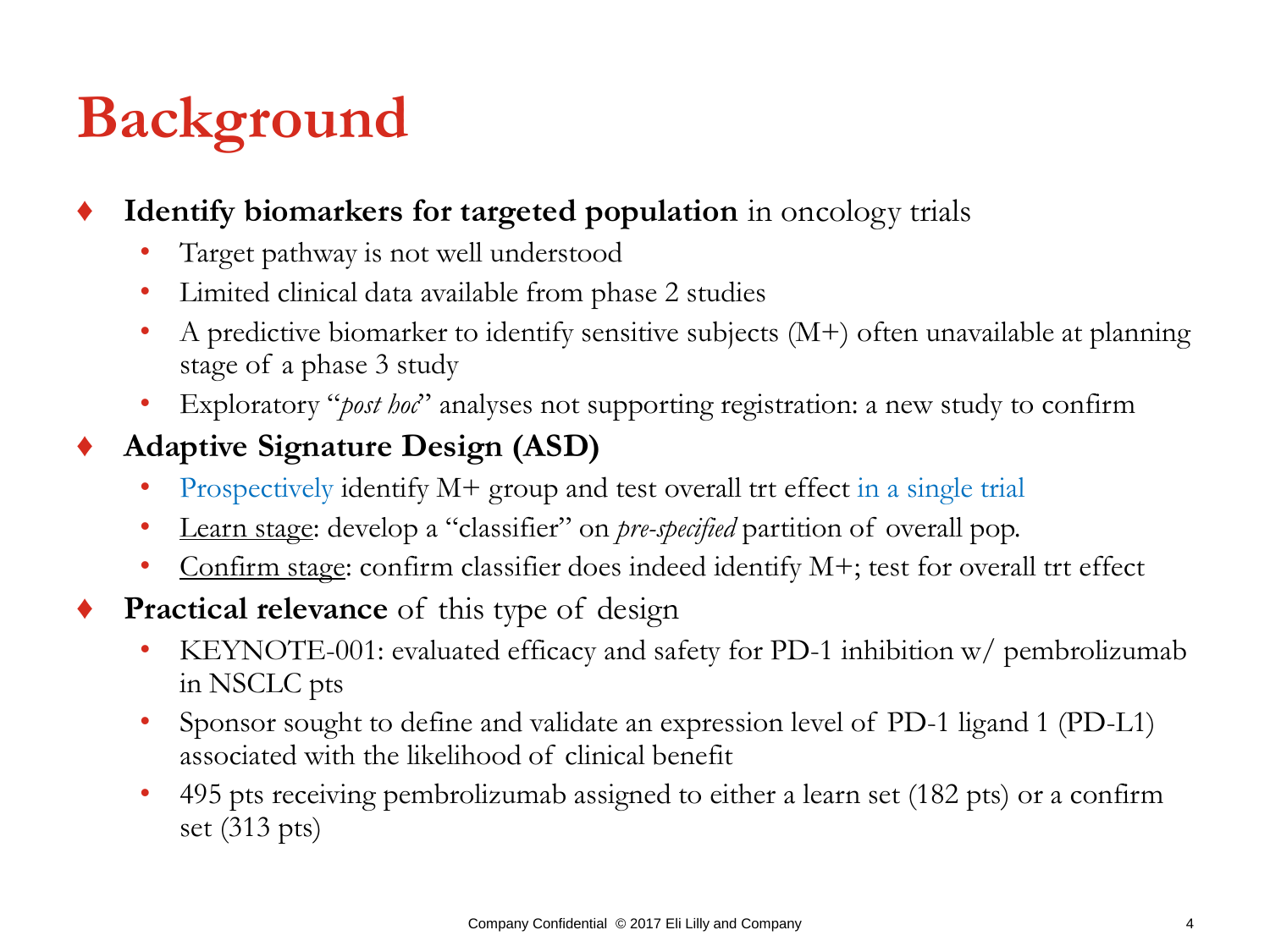# **Adaptive Signature Design (ASD)**

**Friedlin and Simon, Clinical Cancer Research, 2005**

- Three components in two stages
	- Learn stage: develop a "classifier" on a *pre-specified* sub-population (learn set)
	- Confirm stage: two tests on all-comers and M+ (confirm set)
- Final analysis consists of comparisons of treatment arms
	- (1) in all-comers (both learn & confirm sets) at a significance level  $\alpha_1$
	- (2) in M+ pts in the confirm set at significance level  $\alpha_2$ Study considered "positive" if either of the two tests is positive
- Original proposed allocation of patients
	- Equal allocation of learn/confirm sets (1:1) by the authors
	- Rule of thumb:  $2/3$  into training and  $1/3$  into test set to minimize MSE of prediction
	- Key constraint in the two-stage design: # pts not used in learn stage needs to be large enough for testing trt effect in confirm stage to be statistically significant
- Split of  $\alpha$  b/t all-comers testing and M+ subgroup testing
	- Recommended  $\alpha_1 = 0.04$  (80% of  $\alpha$ ) for all-comers, and  $\alpha_2 = 0.01$  (20% of  $\alpha$ ) for M+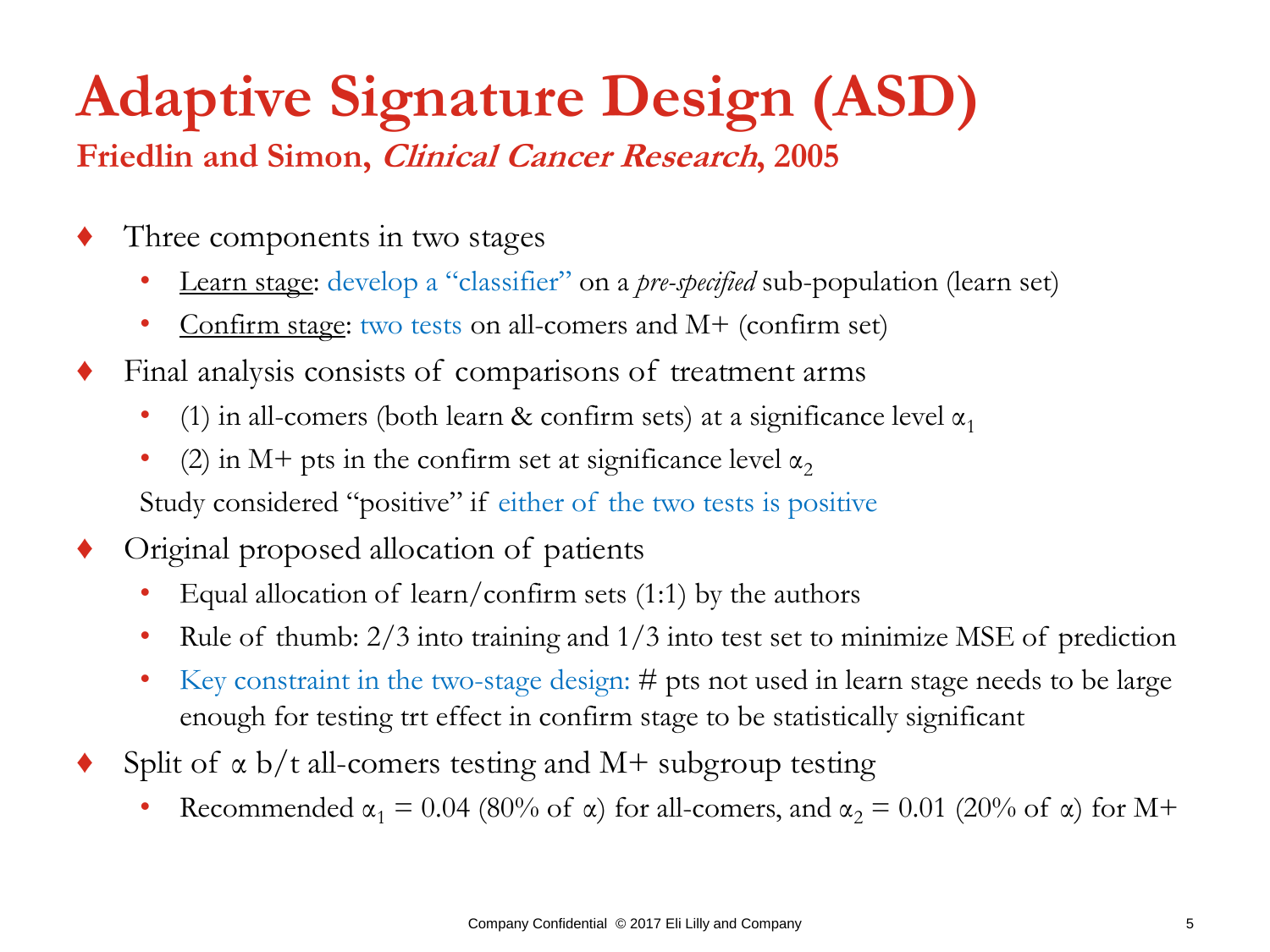## **Objectives**

#### **Extensive "realistic" simulation studies for investigating**

- Optimal allocation b/t learn and confirm sets
- Alpha allocation for all-comers and M+ subgroup tests
- Number of candidate biomarkers considered in the learn stage

#### **Practical considerations**

- Allocation of patients two-stage randomization
- Guidance/tools on performing similar simulations prior to implementation of any phase III study
- By such simulations, we aim to **maximize the overall test power across plausible alternatives**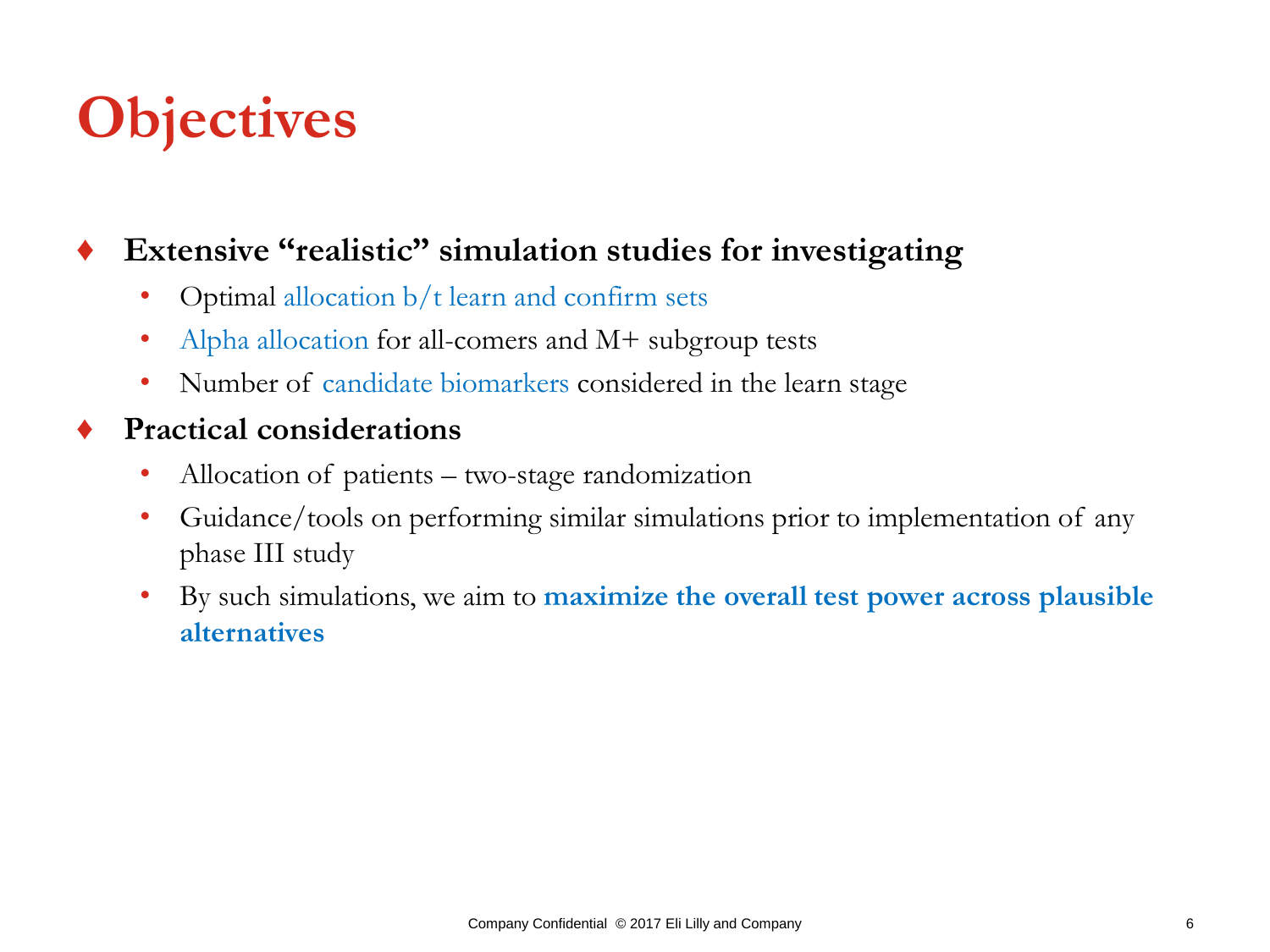# **Data Generation Specifications**

| <b>Virtual Data Generation Parameter Specifications</b> |                                  |                                  |
|---------------------------------------------------------|----------------------------------|----------------------------------|
| <b>Parameters</b>                                       | <b>Possible Values or Levels</b> | Comments                         |
| total sample size                                       | 700; 1400; 2100                  | randomization ratio 1:1          |
| number of biomarkers                                    | 3;10                             | only $x_1$ is the true biomarker |
| predictive effect<br>("scenario")                       | moderate                         | $HR in M+ = 0.71$                |
|                                                         |                                  | HR in $M = 1.00$                 |
|                                                         | strong                           | HR in $M$ + = 0.60               |
|                                                         |                                  | $HR in M = 1.11$                 |
|                                                         | strongest                        | HR in $M$ + = 0.54               |
|                                                         |                                  | HR in $M = 1.20$                 |

- Across all scenarios:
	- M+ and M- defined by a step function with cutoff 0.40 (i.e., M+ if  $x_1 \le 0.40$ , and M- if  $x_1 > 0.40$
	- Hazard ratios (HRs) for M+ and M- populations give rise to an overall (mixed population) HR of 0.87
- In each scenario: 100 datasets simulated, with piecewise exponential as baseline survival function
- About  $70\%$  subjects experienced an event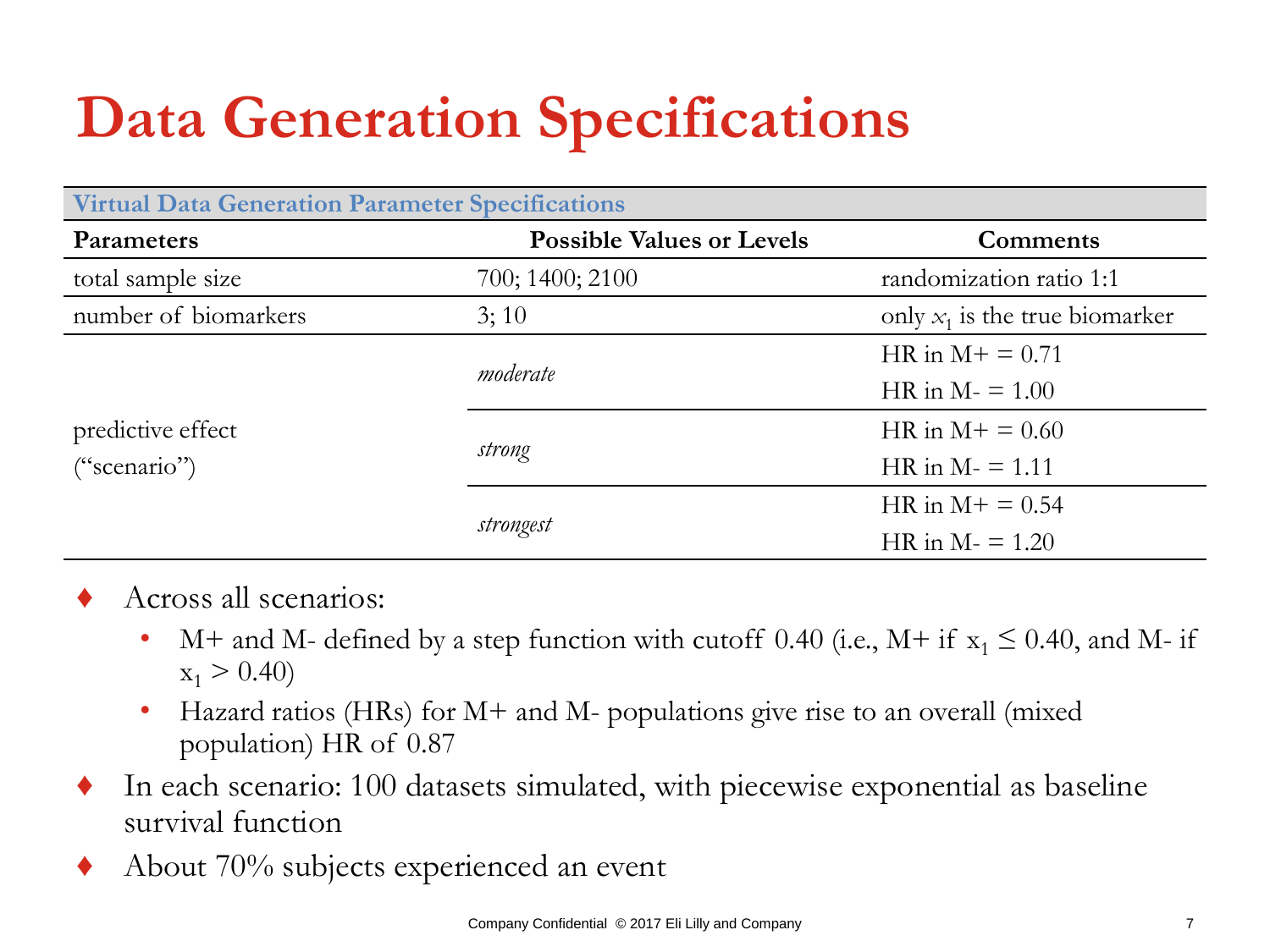# **Test Implementation Specifications**

| <b>Test Implementation Specifications</b> |                                         |                                     |  |
|-------------------------------------------|-----------------------------------------|-------------------------------------|--|
| <b>Parameters</b>                         | <b>Possible Values or Levels</b>        | Comments                            |  |
| learn/confirm allocation $\binom{0}{0}$   | $30/70$ ; 40/60; 50/50; 60/40; 70/30    |                                     |  |
| $\alpha$ allocation (all-comer/M+)        | 0.025/0.025; 0.03/0.02; 0.035/0.015;    | allocation at confirm stage         |  |
|                                           | 0.04/0.01                               |                                     |  |
| biomarker cutoff values                   | 0.25 quantile, median, 0.75 quantile of | $=1$ if $x_i$ < cutoff; 0 otherwise |  |
|                                           | $\mathcal{X}_i$                         |                                     |  |

- Consider five learn/confirm allocations and four  $\alpha$  allocations
- For simplicity: three fixed quantiles  $(0.25, \text{median}, \text{and } 0.75)$  for the biomarker cutoffs
- $\bullet$  Cox PH model fit (single-marker analysis using  $x_i$  only):

$$
h(t, \mathbf{X}) = h_0(t) \cdot \exp(trt + x_i + trt \cdot x_i)
$$

- Set  $\alpha = 0.05$  without multiplicity adjustment (exploratory stage)
- If significant interaction:  $x_i$  is selected as a potential predictive marker
- In case multiple markers have sig. interactions, the one w/ the most sig. interaction effect is chosen
- To ensure one and only one marker is selected, choose the marker w/ the smallest interaction *p*value in case of non-sig. interaction
- At the end of learn stage: one single marker identified with a cutoff value is guaranteed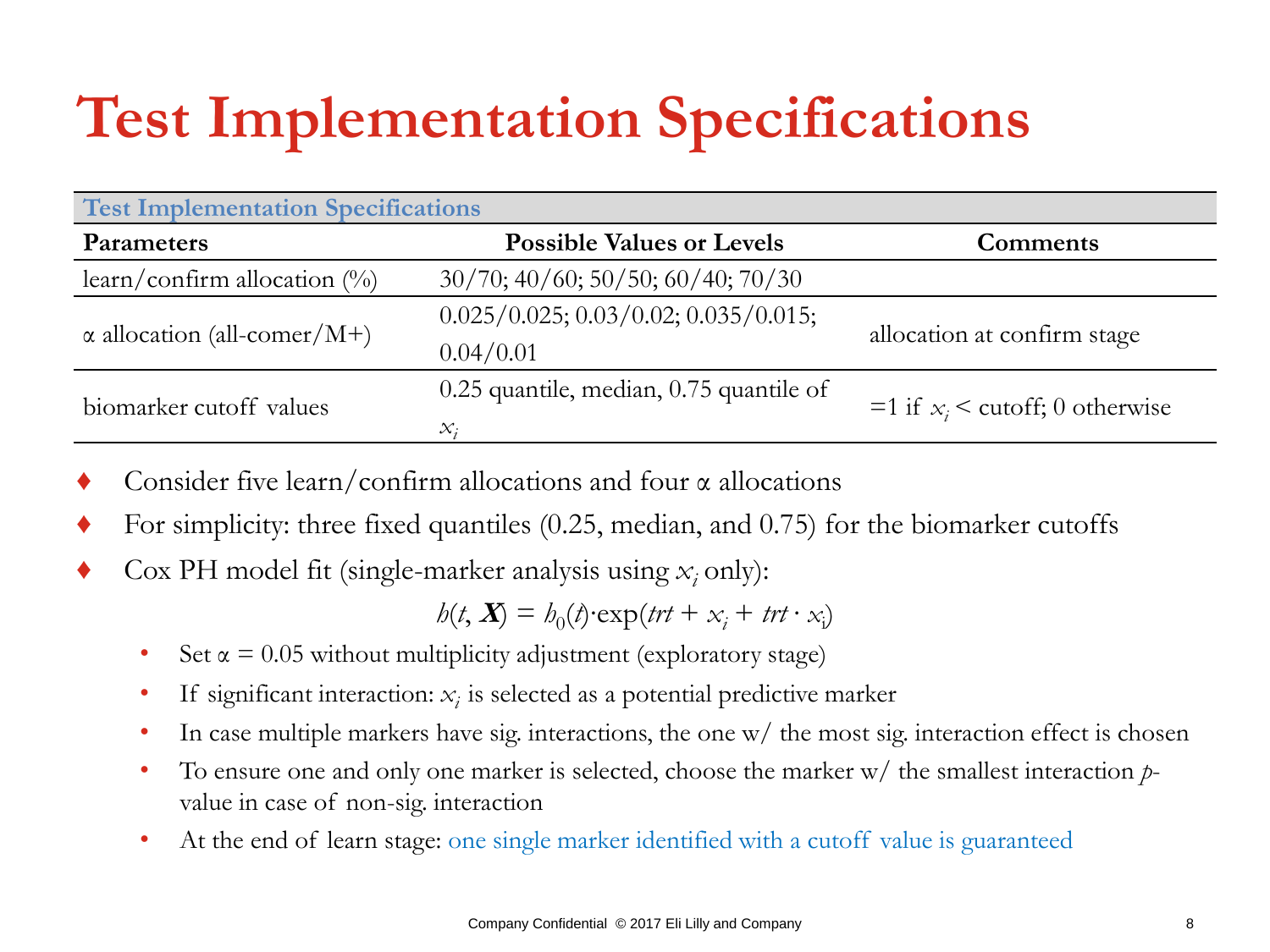#### Scenario Moderate-<del>■</del>Strong Strongest

## **Simulation Results**

All-Comer Alpha - $-|0.025|$ – – $|0.030|$ ····  $0.035 - 0.040$ 

**Relationship of Empirical Power and Learn/Confirm Sample Size Allocations (Sample Size = 1400; first quantile)**

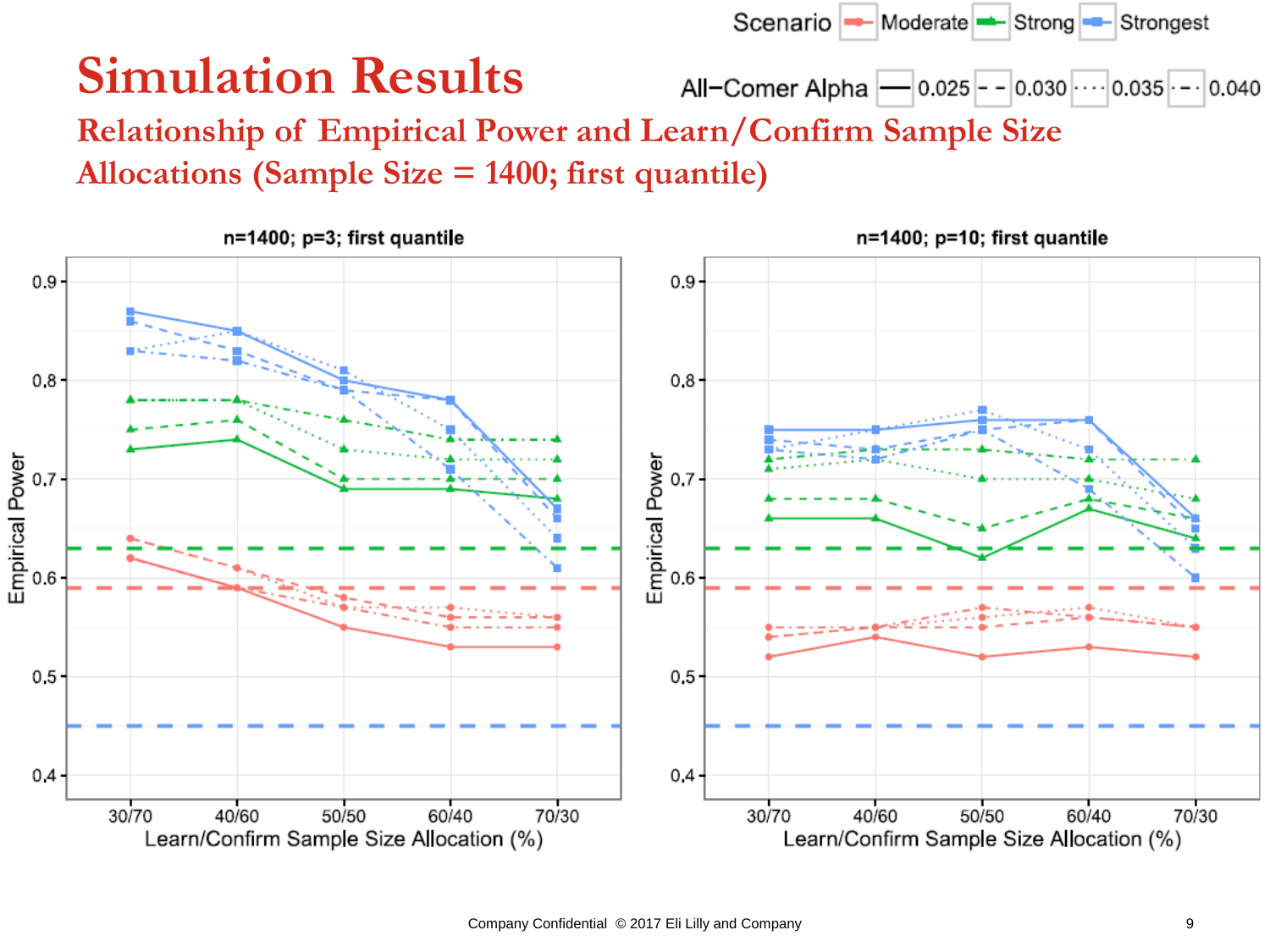Scenario Moderate - Strong Strongest

## **Simulation Results**

All-Comer Alpha - 0.025 - - 0.030 ...

**Relationship of Empirical Power and Learn/Confirm Sample Size Allocations (Sample Size = 1400; median)**



 $0.035 - 0.040$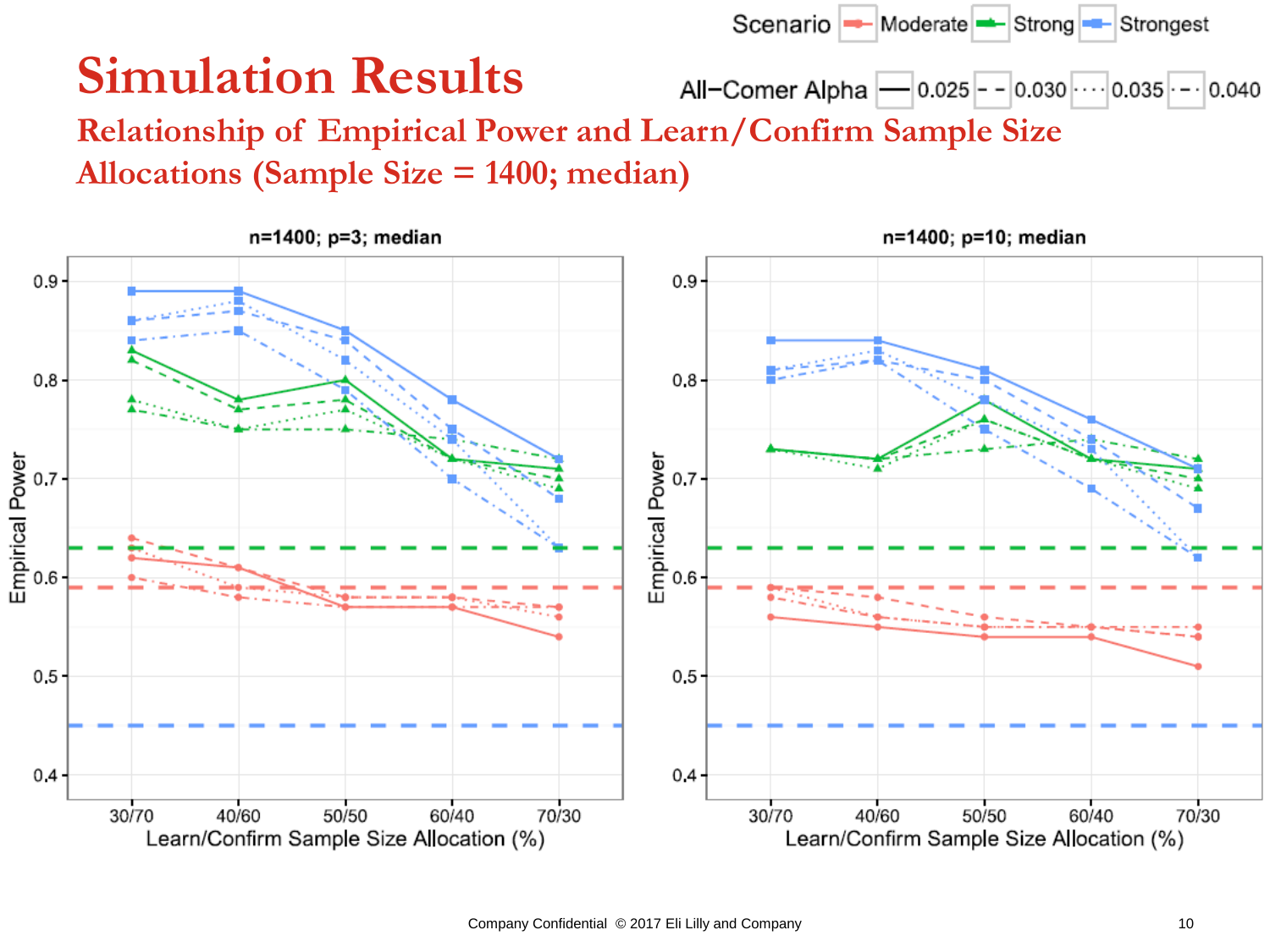#### Scenario Moderate - Strong Strongest

## **Simulation Results**

All-Comer Alpha  $-$  0.025 - - 0.030  $\cdots$  $0.035 - 0.040$ 

**Relationship of Empirical Power and Learn/Confirm Sample Size Allocations (Sample Size = 1400; third quantile)**

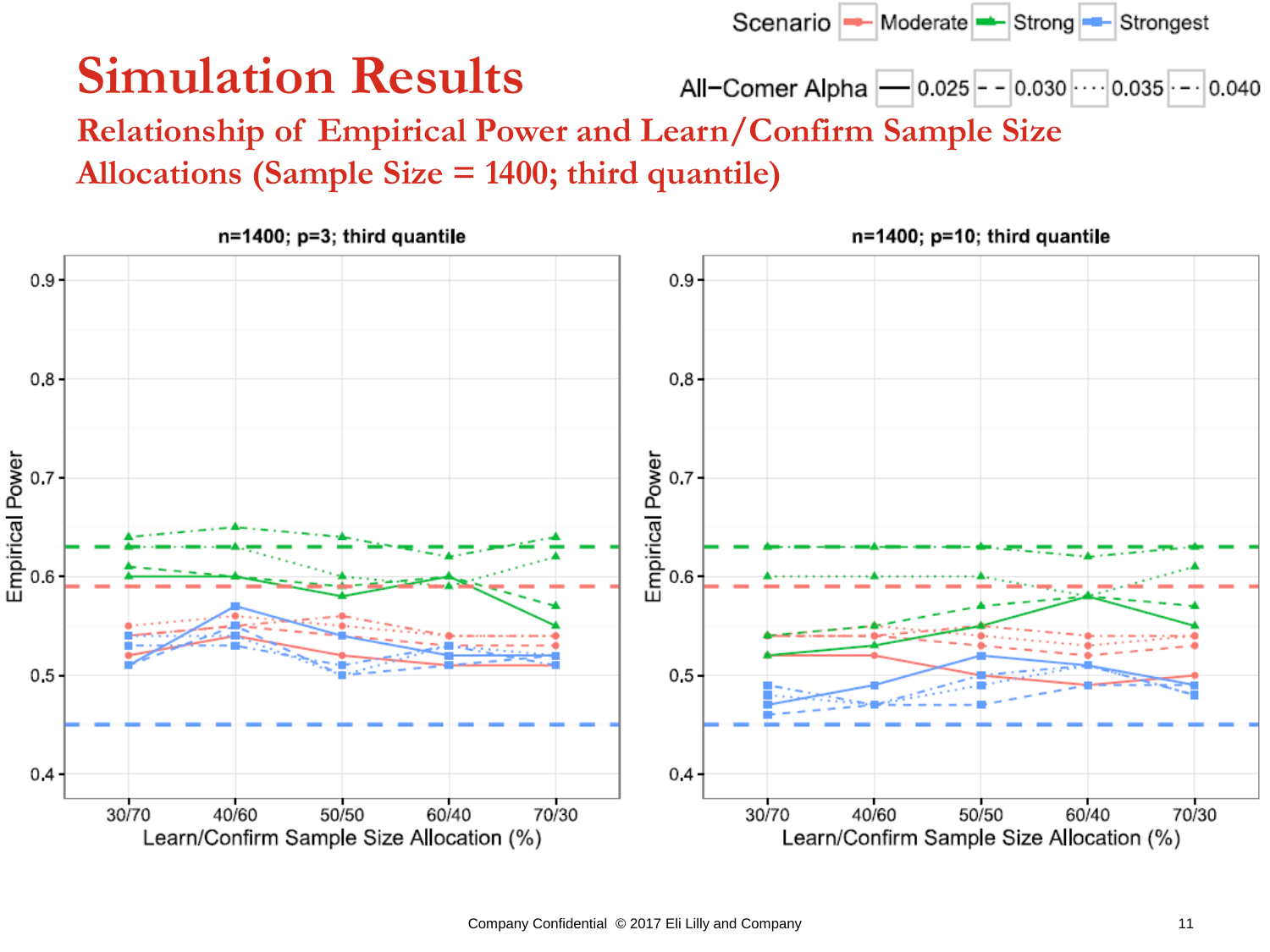## **Impact of Learn/Confirm Patient Allocation**

- As the allocation changes from  $30/70$  to  $70/30$  (%)
	- A general decreasing trend of the empirical power when biomarker cutoff values are closer to the truth of 0.40 (i.e., first quantile and median), and when # biomarkers is small (3)
	- This trend is generally consistent across different α splits
- With an increased # biomarkers (from 3 to 10)
	- The same decreasing trend holds but the powers are reduced
	- This pattern becomes blurred when biomarker cutoff value is far from the truth of 0.40 (i.e., third quantile, 0.75)
- $\blacklozenge$  A learn/confirm allocation of 30/70 or 40/60 (%) offers the greatest power advantage irrespective of predictive effect strength
	- With a sample size of 1400 in a large phase III oncology trial
	- A relatively accurate estimate of the biomarker cutoff
	- A restricted number of biomarkers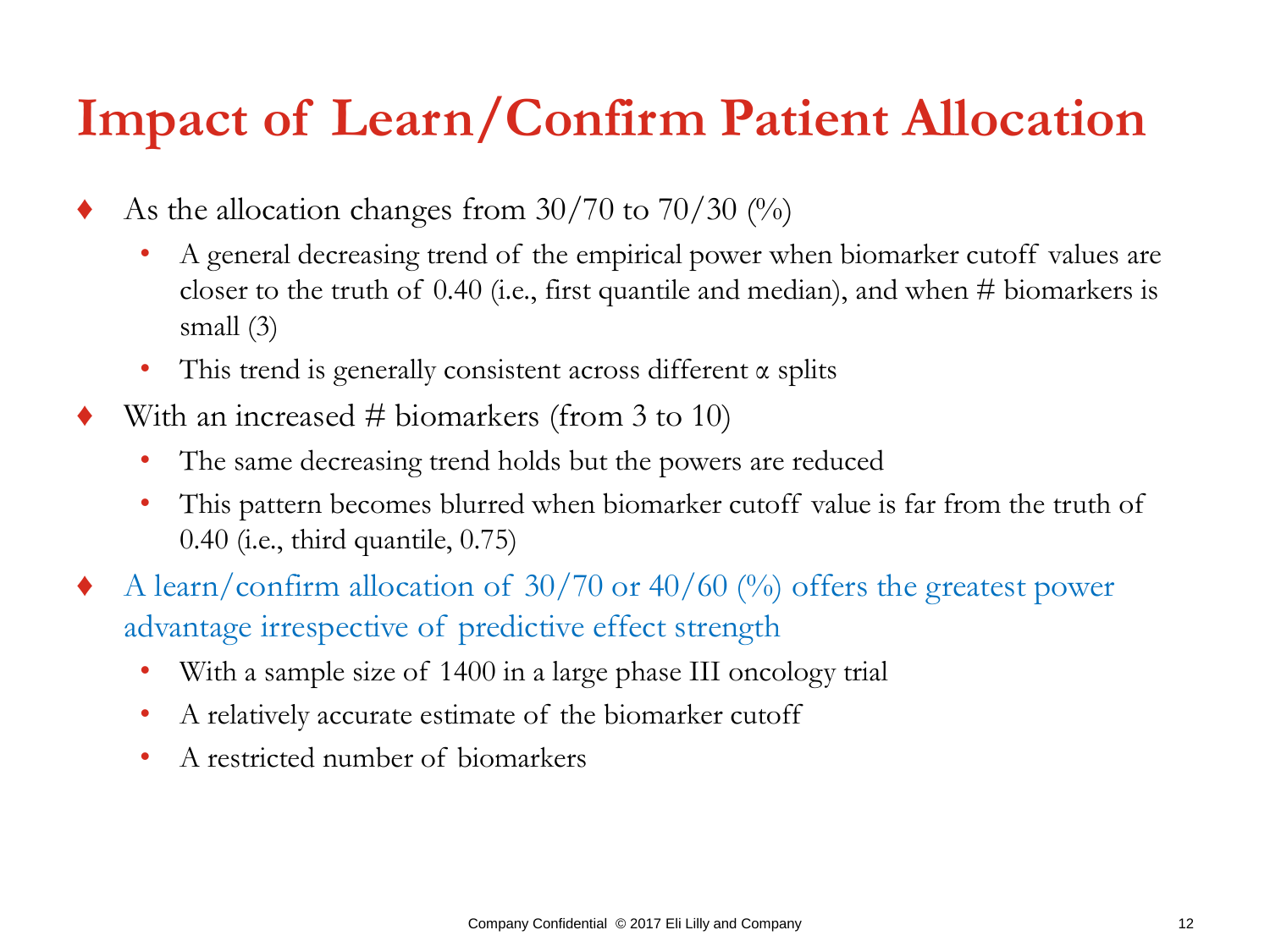## **Impact of Different Splits of α**

- With sample size of 700 or 1400
	- Highest power is generally observed under "even split" of  $\alpha$  (i.e., 0.025/0.025) in strongest scenario
	- "Even split" of α often results in lowest power in moderate/strong scenarios
- No evident pattern that a particular  $\alpha$  split dominates across all situations
	- In some cases, especially at the largest sample size, the power difference is negligible across four  $\alpha$  allocations (e.g.,  $n = 2100$ , median cutoff)
	- In other cases, the power difference is evident (e.g.,  $n = 700$ , median cutoff)
	- In general, the difference becomes smaller as sample size increases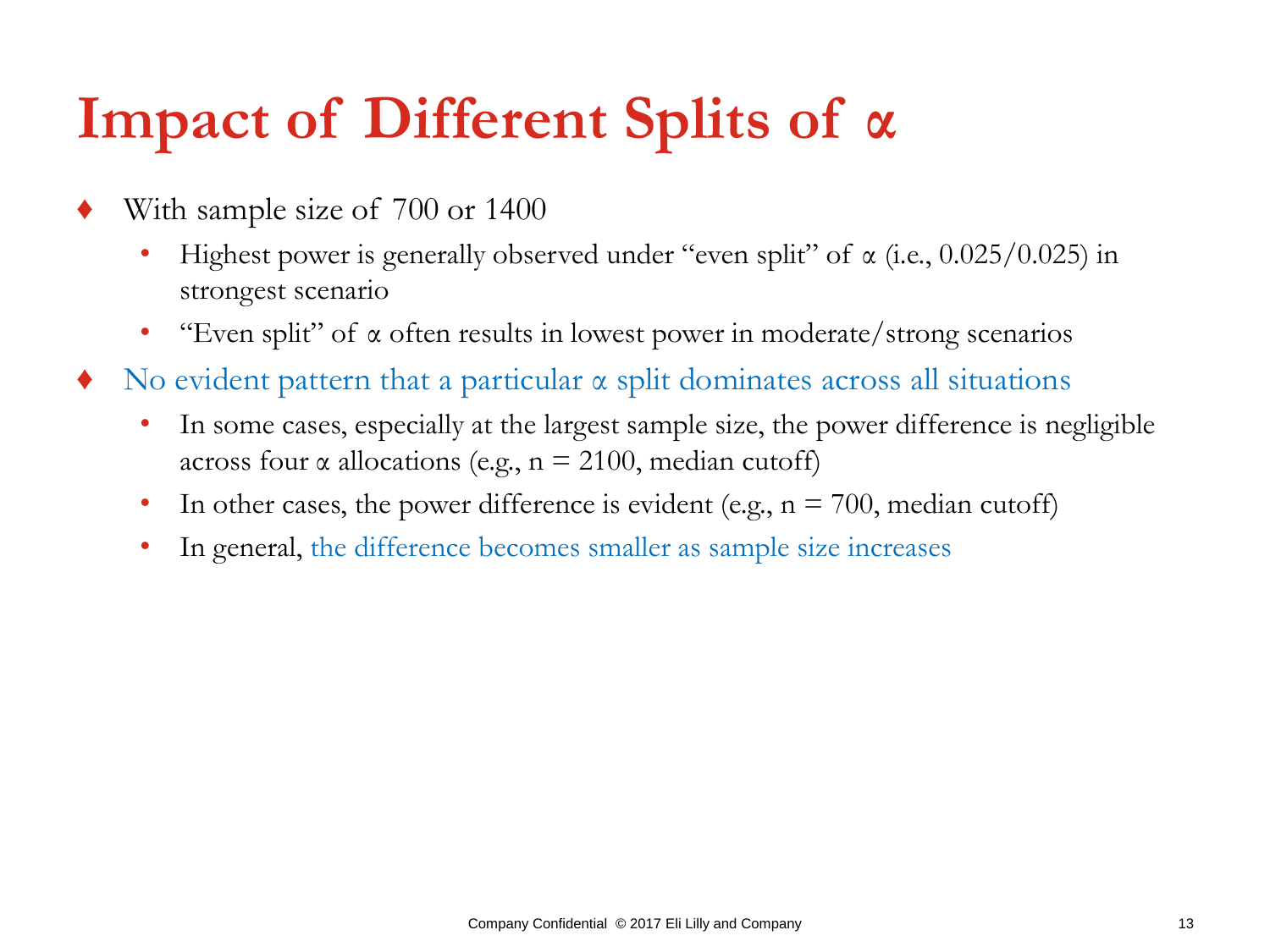## **Impact of # biomarkers in learn stage**

- Power decreases as # biomarkers increases (due to an increased chance of falsely identifying a non-predictive biomarker)
- Even with an increased  $#$  biomarkers
	- Power gain of two-staged design over one-stage design is evident when the predictive effect of the biomarker is strong or strongest and the cutoff utilized is not too far from the truth (i.e., first quartile or median)
	- This is illustrated by the two-stage design power curves lying consistently above the corresponding horizontal dashed lines that represent one-stage design powers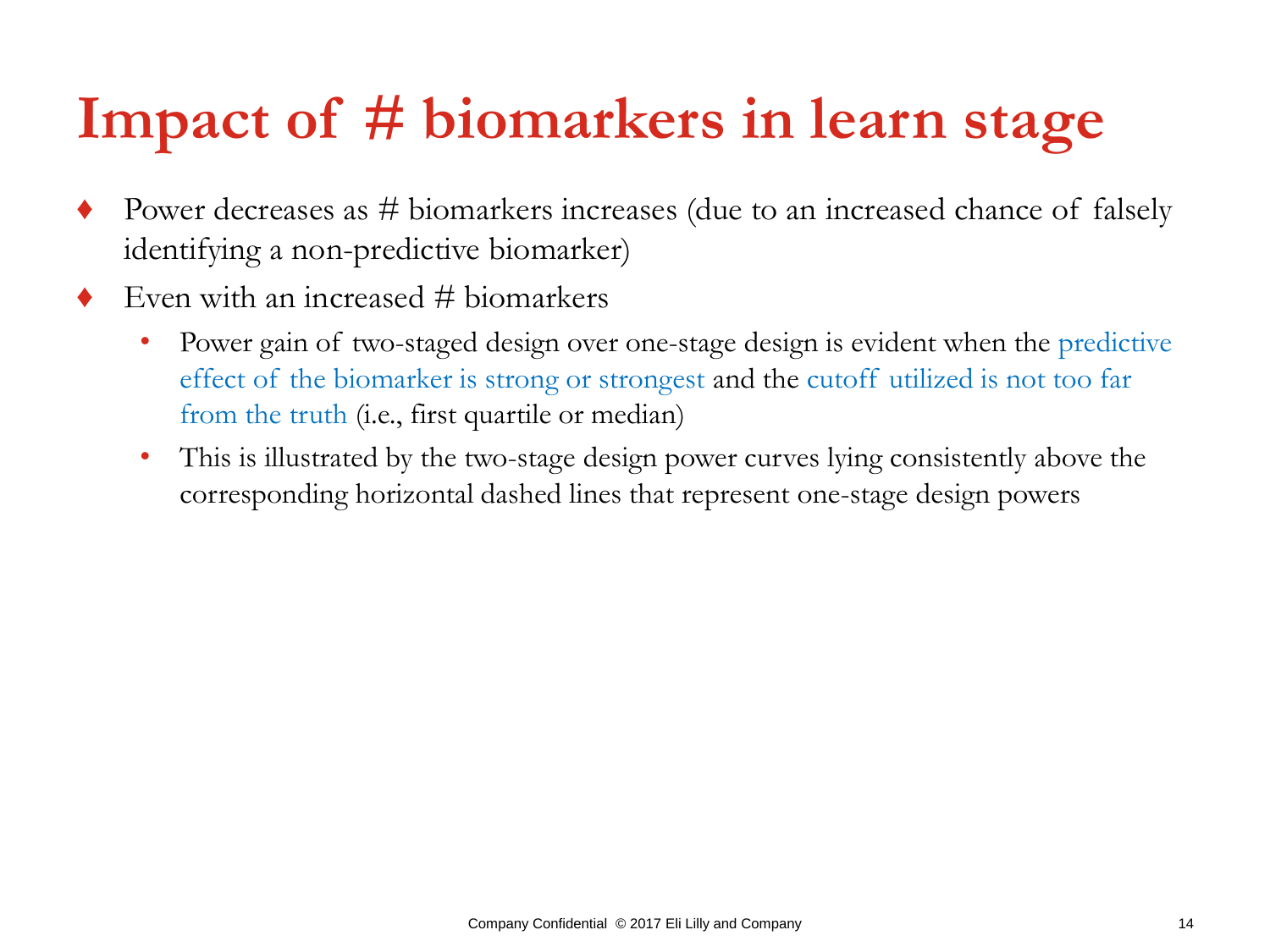## **Comparison of two-stage and one-stage design**

- For strongest predictive effect, two-stage design dominates one-stage design in almost all scenarios
- With appropriate biomarker cutoff and optimal values of other parameters, power increase in two stage design over one stage design is substantial
	- $0.59$  vs.  $0.21$  when  $n = 700$
	- 0.89 vs 0.45 when  $n = 1400$
	- 0.98 vs. 0.68 when  $n = 2100$
- Minimal power gain or even power loss in case of
	- Limited predictive effect
	- Some predictive effect, but poorly selected biomarker cutoff
- Power loss because of
	- All-comer test being done at a reduced significance level
	- Sensitive patients in confirm stage being incorrectly selected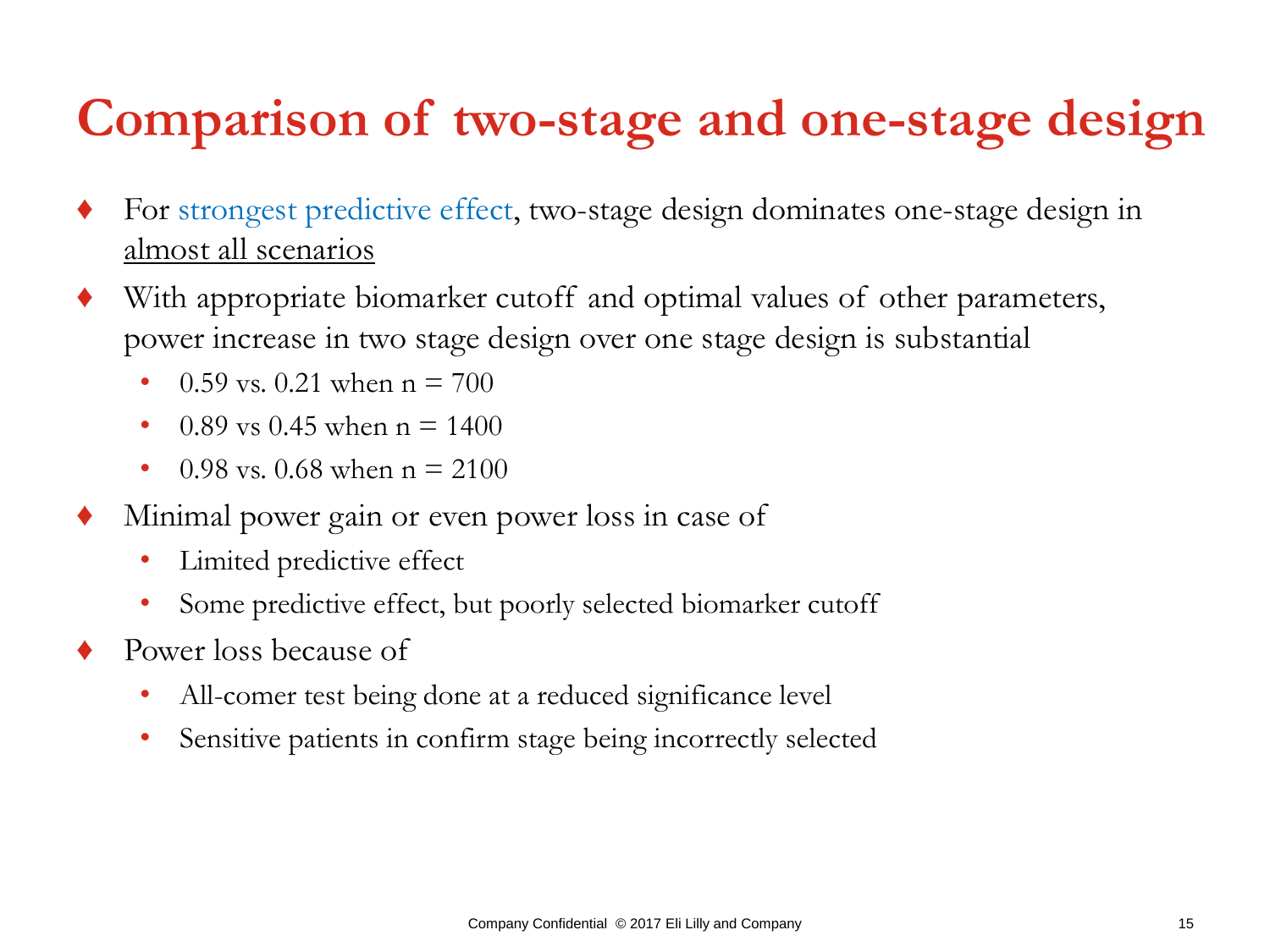## **Practical Considerations - Allocation of Patients**

- Patients cannot be allocated in a way that introduces systematic differences between the learn and confirm sets: allocation must be random and not associated with any time trend, or geographical for instance
- ♦ Both learn/confirm sets internally balanced w.r.t. treatment arm, and important prognostic factors
- A two-stage randomization:
	- Patients initially randomized to a trt, stratified by key prognostic factors as per usual
	- A subsequent randomization then takes place, in which patients are allocated to the learn or confirm set, with randomization once again stratified by the same key prognostic factors and additionally by treatment
- ♦ The randomization scheme, along with the key aspects of the two-stage design, should be described prospectively in study protocol and/or SAP to ensure data integrity and avoid any ambiguity in implementation after database lock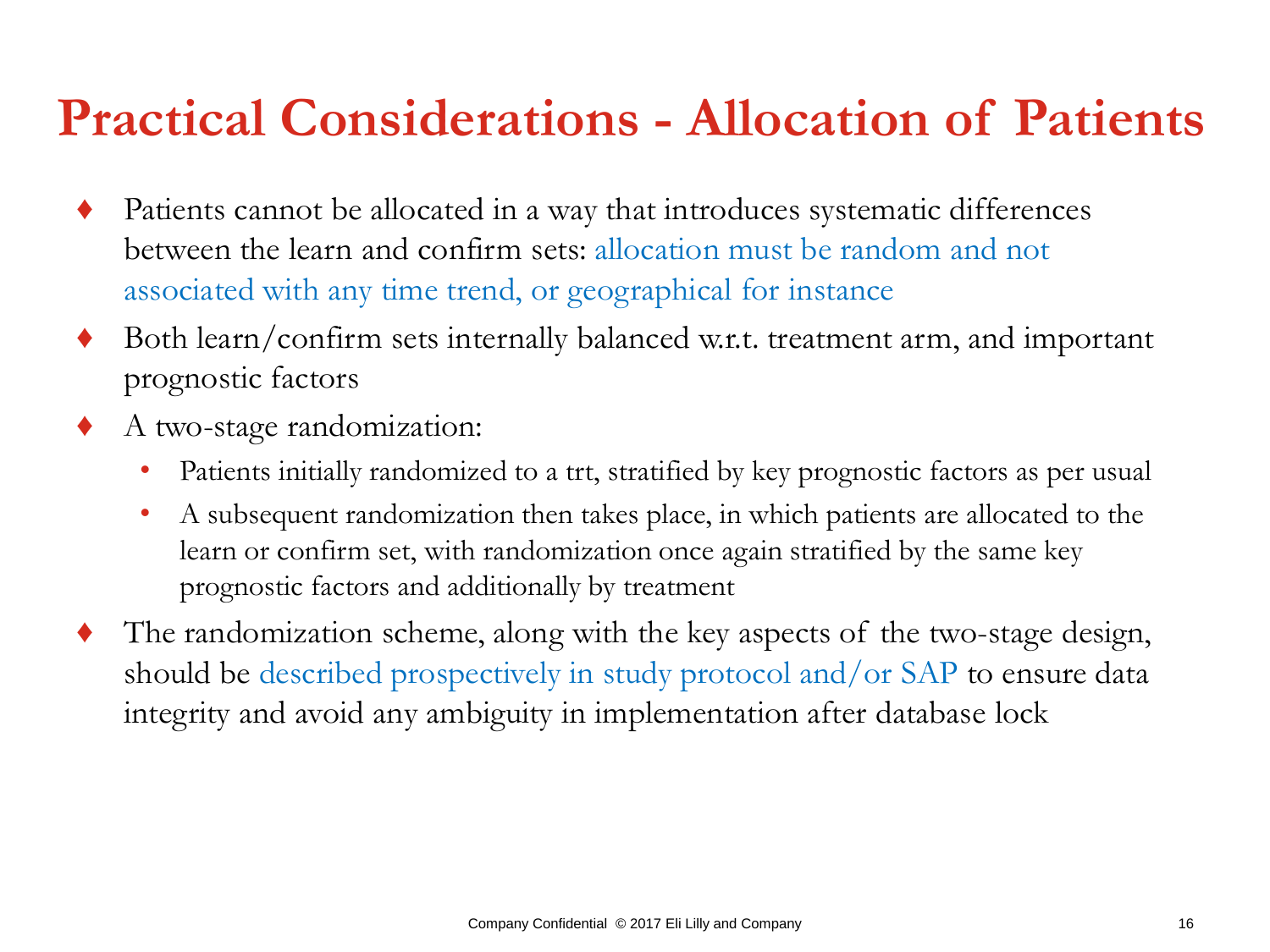## **Discussions**

- Identifying  $M+$  subgroup should never be a hurdle in a two-stage design
	- Preclinical experiments (*in vitro* and *in vivo*) with an exploratory phase of biomarker development
	- Early-phase clinical development (e.g., phase II proof of concept)
	- Existing results from the same indication targeting the same pathway (e.g., FLEX, EGFR IHC H-score of 200, pre-specified in SQUIRE study)
	- Data-driven methods such as fitting GLM or machine learning techniques
- ASD has an important practical advantage
	- At end of learn stage sponsor can take practical steps: assay refinement, regulatory meetings, or identification of a partner to develop a diagnostic kit
	- This would enable the sponsor to develop a fully-validated assay, and test final samples using a market-ready version of the diagnostic assay, with an analysis plan that has gained regulatory approval
- An R package "simASD" is available at <https://github.com/gu-mi/simASD>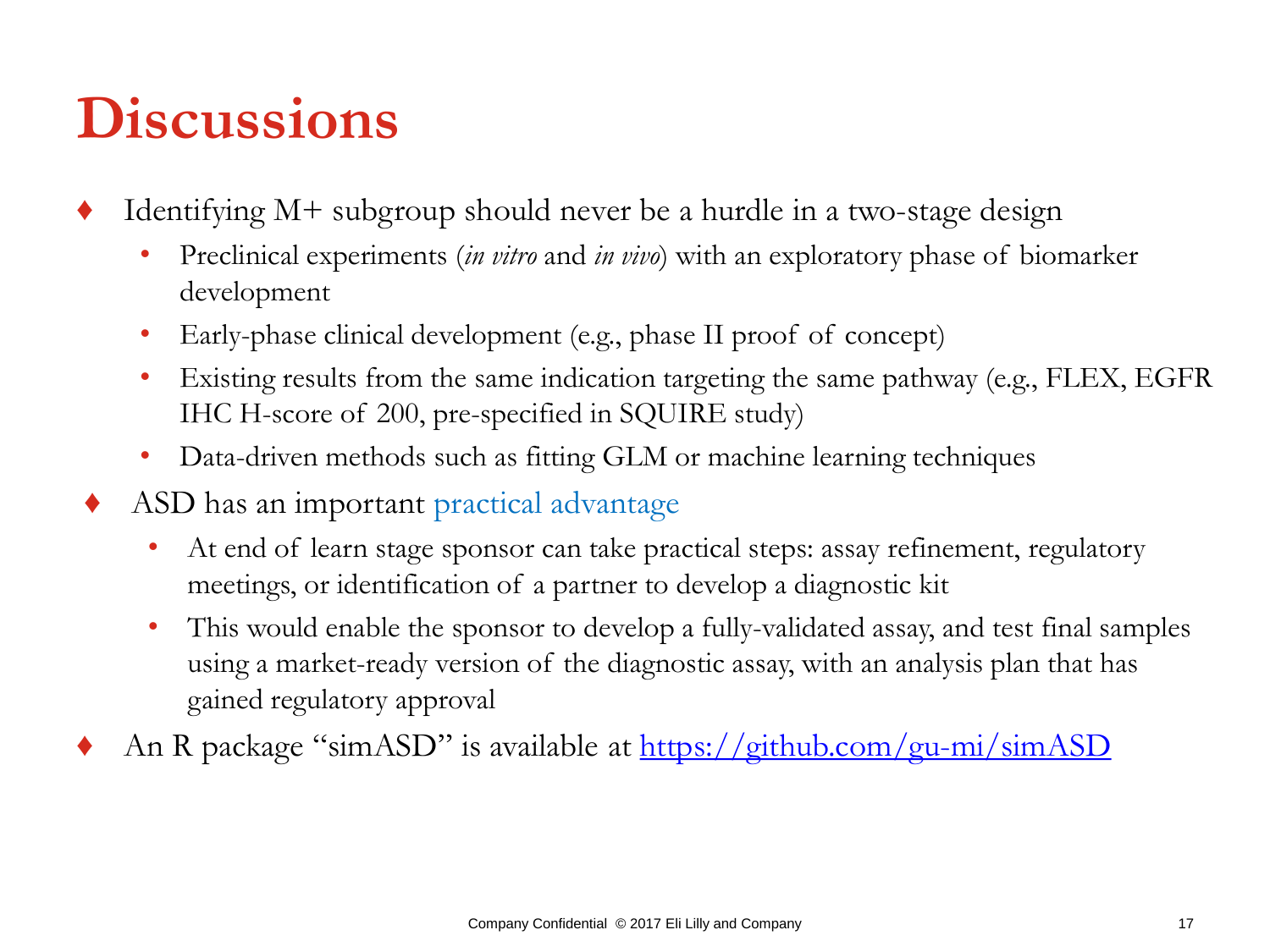## **Future Works**

- Impact of multiplicity control at learn stage (e.g., strong vs. weak control)
- Leveraging advanced strategies, such as graphical testing to allow  $\alpha$ -propagation in a more sophisticated manner
- Choice of biomarker/subgroup identification methods at learn stage (examples):
	- Novel recursive partitioning procedure: SIDES
	- Tree-based method: GUIDE
	- With key considerations of multiplicity adjusted p-values and bias-corrected estimates of effect sizes
- Correlations among biomarkers
- Multiple markers allowed to enter into the confirm stage and the associated multiplicity issues (we only allowed for a single marker)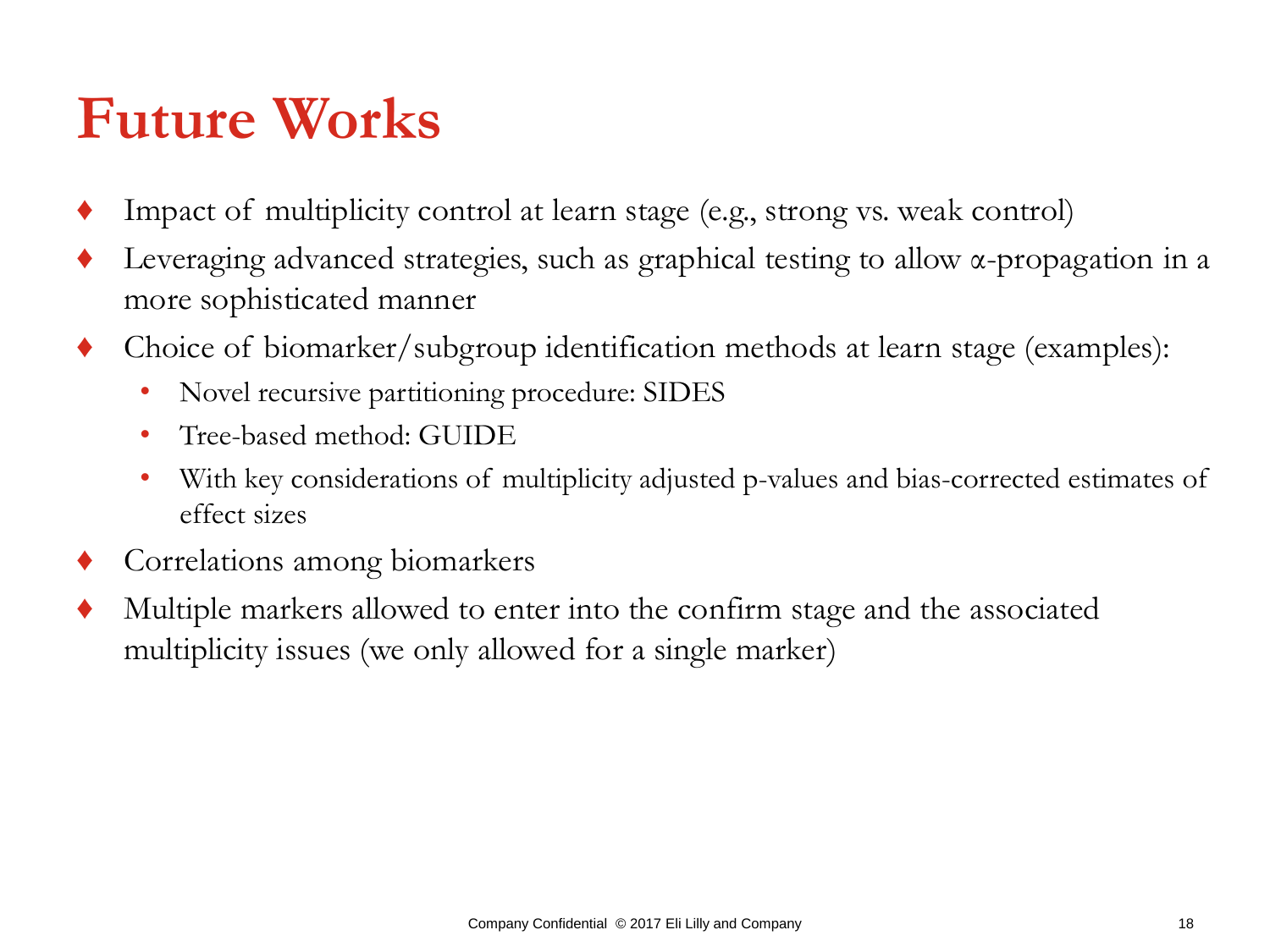## **Acknowledgements**

- ♦ **Jonathan Denne** and **Hollins Showalter** for critical reviews of the manuscript, and **Adarsh Joshi** and **Eric Nantz** for helpful discussions.
- ♦ Two anonymous reviewers and **Dr. Thomas Permutt**, Editor-in-Chief of *Pharmaceutical Statistics*, for their insightful suggestions.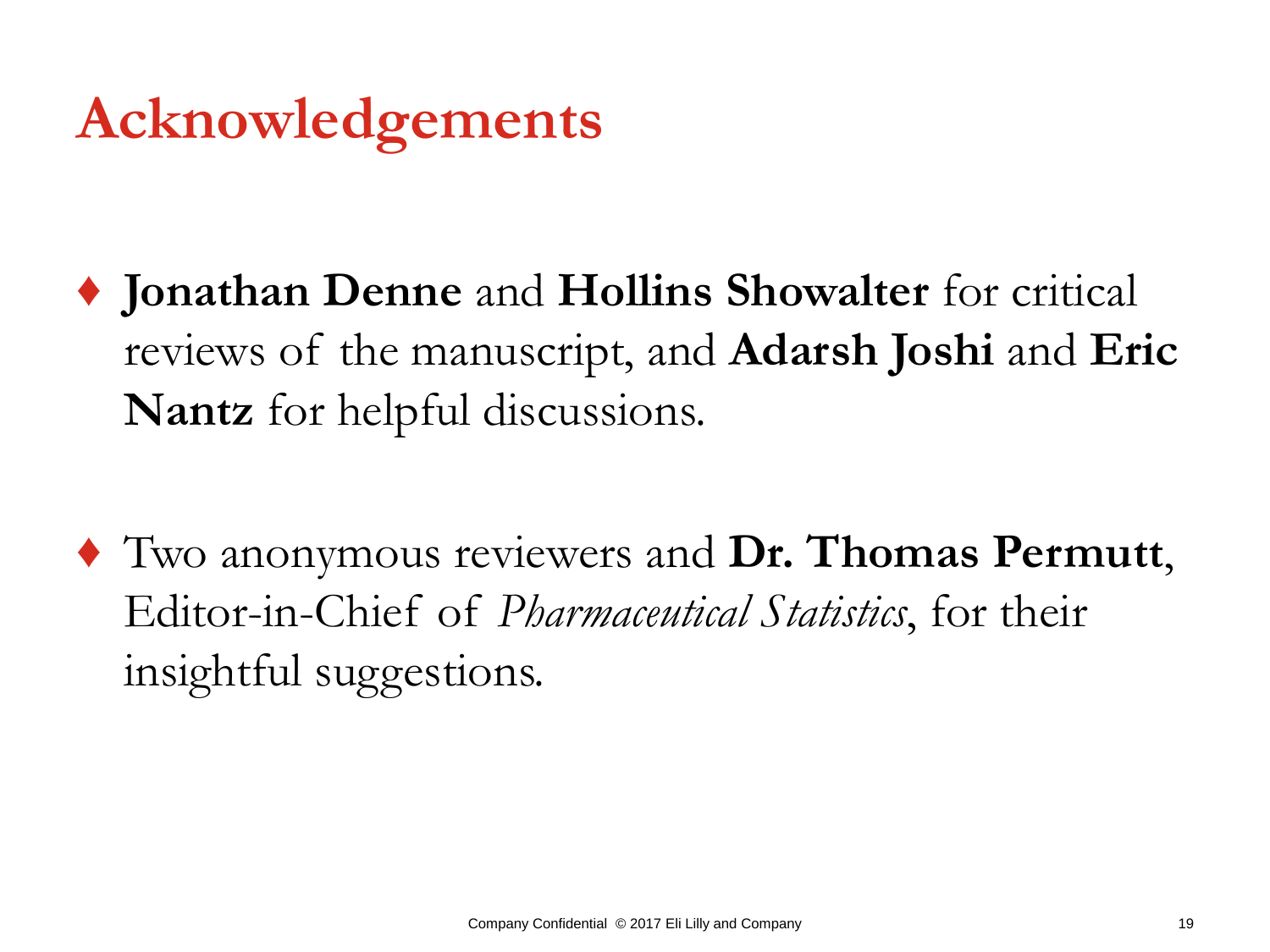## **Key References**

- ♦ Mi G. Enhancement of the Adaptive Signature Design for Learning and Confirming in a Single Pivotal Trial. *Pharmaceutical Statistics* 2017 [\(http://onlinelibrary.wiley.com/doi/10.1002/pst.1811/full](http://onlinelibrary.wiley.com/doi/10.1002/pst.1811/full)).
- Freidlin B, Simon R. Adaptive signature design: an adaptive clinical trial design for generating and prospectively testing a gene expression signature for sensitive patients. *Clinical Cancer Research* 2005; 11:7872-7878.
- ♦ Garon EB, Rizvi NA, Hui R, Leighl N, Balmanoukian AS, Eder JP, et al. Pembrolizumab for the treatment of non–small-cell lung cancer. *New England Journal of Medicine* 2015; 372:2018- 2028.
- Bretz F, Posch M, Glimm E, Klinglmueller F, Maurer W, Rohmeyer K. Graphical approaches for multiple comparison procedures using weighted Bonferroni, Simes, or parametric tests. *Biometrical Journal* 2011; 53:894-913.
- Lipkovich I, Dmitrienko A, Denne J, Enas. G. Subgroup identification based on differential effect search—A recursive partitioning method for establishing response to treatment in patient subpopulations. *Statistics in medicine* 2011; 30:2601-2621.
- ♦ Loh W, He X, Man M. A regression tree approach to identifying subgroups with differential treatment effects. *Statistics in medicine* 2015; 34:1818-1833.
- ♦ Freidlin B, Jiang W, Simon R. The cross-validated adaptive signature design. *Clinical Cancer Research* 2010; 16:691-698.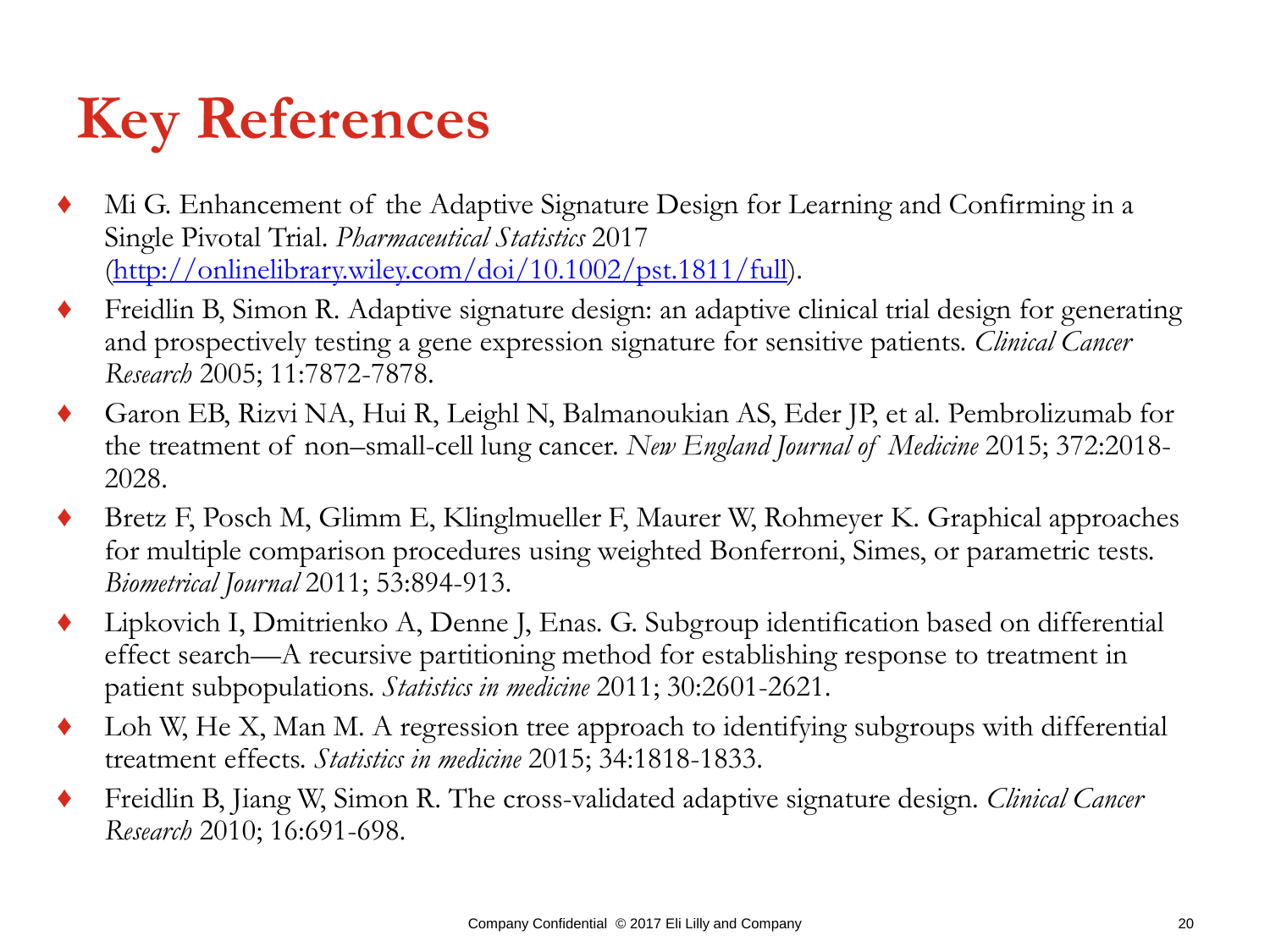## THANK YOU!

### **QUESTIONS AND COMMENTS**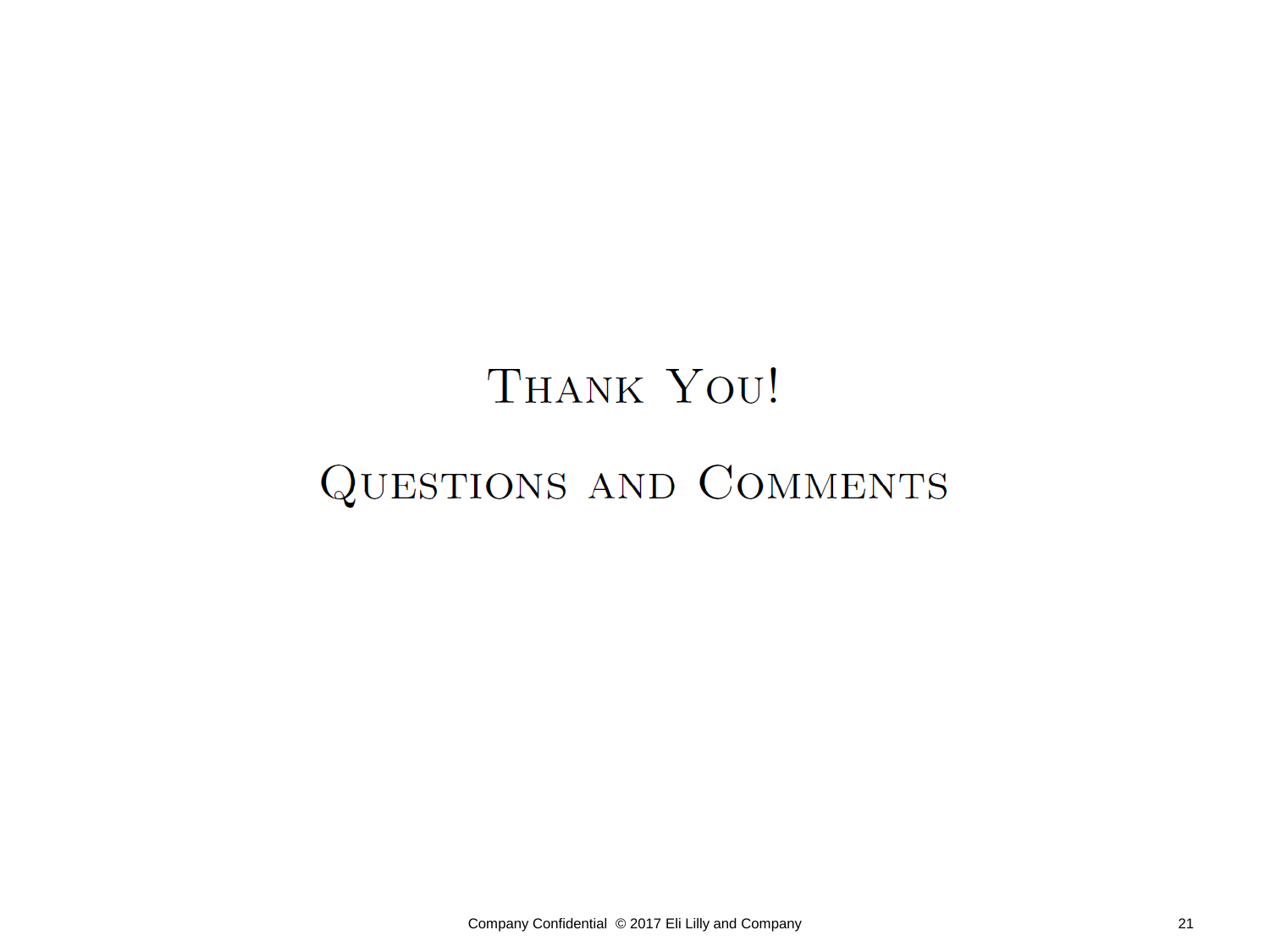## **BACK-UP SLIDES**